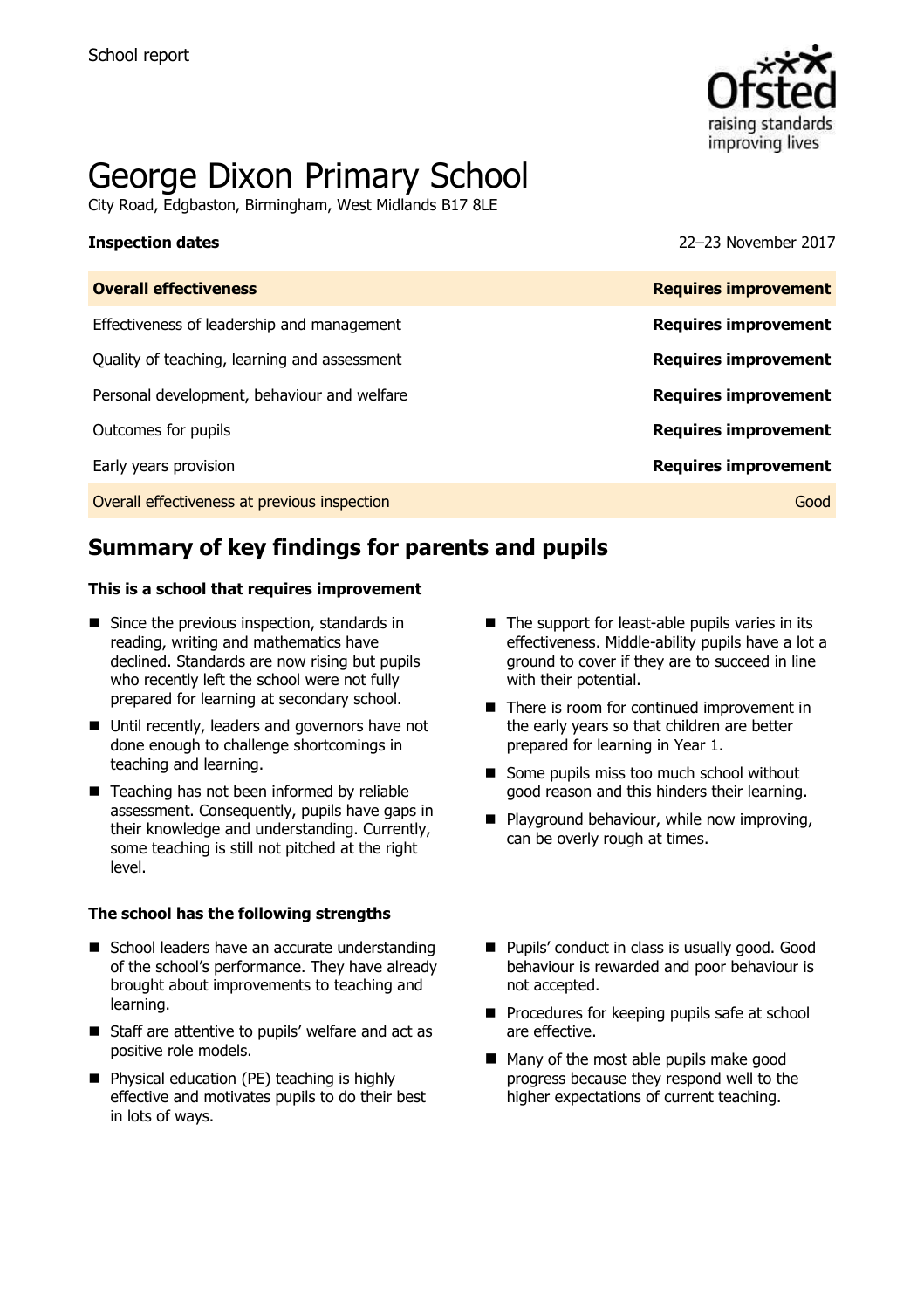

# **Full report**

### **What does the school need to do to improve further?**

- Improve the impact of leadership and management on sustainable school improvement by making sure that:
	- newly appointed leaders get the guidance, support and training they need in order to develop in their roles
	- all leaders keep an evaluative eye on the accuracy of assessment and how it is used to inform teaching
	- governors ensure that school development planning is properly informed and that it works
	- staff continue to get regular training and constructive feedback about their work
	- pupils get enough opportunities to practise and develop their literacy and numeracy skills in a wide range of subjects.
- Continue to improve the quality of teaching across the school in order to raise standards in reading, writing and mathematics, by making sure that:
	- the least-able pupils receive timely support when they do not understand
	- pupils have access to suitable resources when they need them
	- staff make use of all the available assessment information in order to pitch teaching at the right level, especially for middle- and lower-ability pupils
	- staff have continued access to regular training to keep them up to date
	- staff share and learn from effective practice in this school and elsewhere.
- **IMPROVE PUPILS' behaviour and attendance by:** 
	- continuing to support pupils who struggle to control their behaviour on the playground
	- working with parents to improve the attendance of those pupils who miss too much school.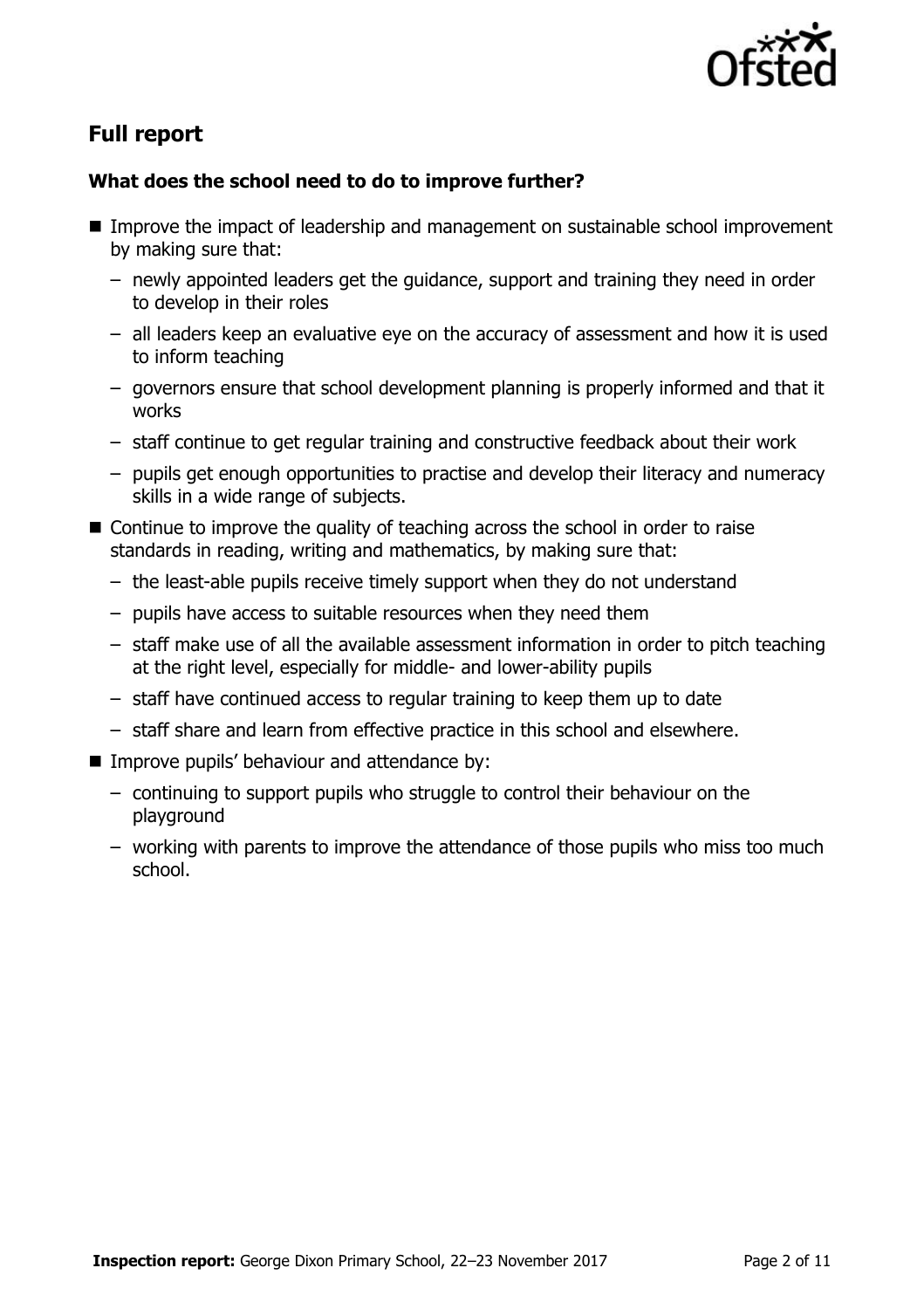# **Inspection judgements**

### **Effectiveness of leadership and management Requires improvement**

- Since the previous inspection, standards have declined at this school. This is because, until recently, leaders did not keep up to date with the demands of the current school curriculum. Staff training lapsed and the quality of teaching dropped.
- Leaders have now halted the decline in the quality of education provided and academic standards are rising. The leadership and staff teams have been refreshed by new appointments, an injection of training and opportunities to share best practice. The headteacher knows exactly what needs to be done and her infectious enthusiasm, purpose and drive are getting the best from everyone. She and her leadership team have challenged underperformance with success and nurtured staff talent. In short, there is a clear sense of shared ambition for the school to regain its former good performance.
- Senior leaders' checks on the quality of teaching are improving and are having a positive impact. However, leaders could do more to check that teachers use assessment information effectively when planning pupils' next steps.
- $\blacksquare$  Middle leadership is strengthening and newly appointed leaders are developing in their roles. Leadership of core subjects and special educational needs (SEN), for example, is well organised and plays an important part in securing a renewed culture of accountability in the school. Leaders' improvement plans are informed by accurate evaluations of the quality of teaching and learning and the school's overall performance.
- Specific funds, such as the pupil premium and SEN funding, have been spent correctly, but routines for checking on the results of such spending are not well established. Consequently, it is hard to know how well different projects have worked. In a similar vein, the impact of the primary school sport fund has not been reviewed in any formal way. However, several benefits are clear to see. Pupils are able to take part in numerous sports that motivate them and channel their energies in positive ways.
- The school curriculum is suitably broad and is supported by after-school clubs and lunchtime activities. Pupils' topic books and colourful wall displays capture a selection of work from many different subjects. These also show that pupils' underdeveloped literacy and numeracy skills have limited the quality of their cross-curricular work.
- While pupils have left primary school with gaps in their learning, they have been guided to develop self-respect and respect for others. The school encourages pupils to take an interest in others and the wider world. They are taught to understand the difference between right and wrong. Through assemblies, lessons and focus groups, pupils learn how to behave appropriately in different situations, both now and in the future.

### **Governance of the school**

Governors did not do enough soon enough to challenge the decline in standards. They did not get the information they needed and did not use the information they had to challenge the school's leaders on school development planning and whether initiatives were working or not. Consequently, they contributed to a period of ineffective

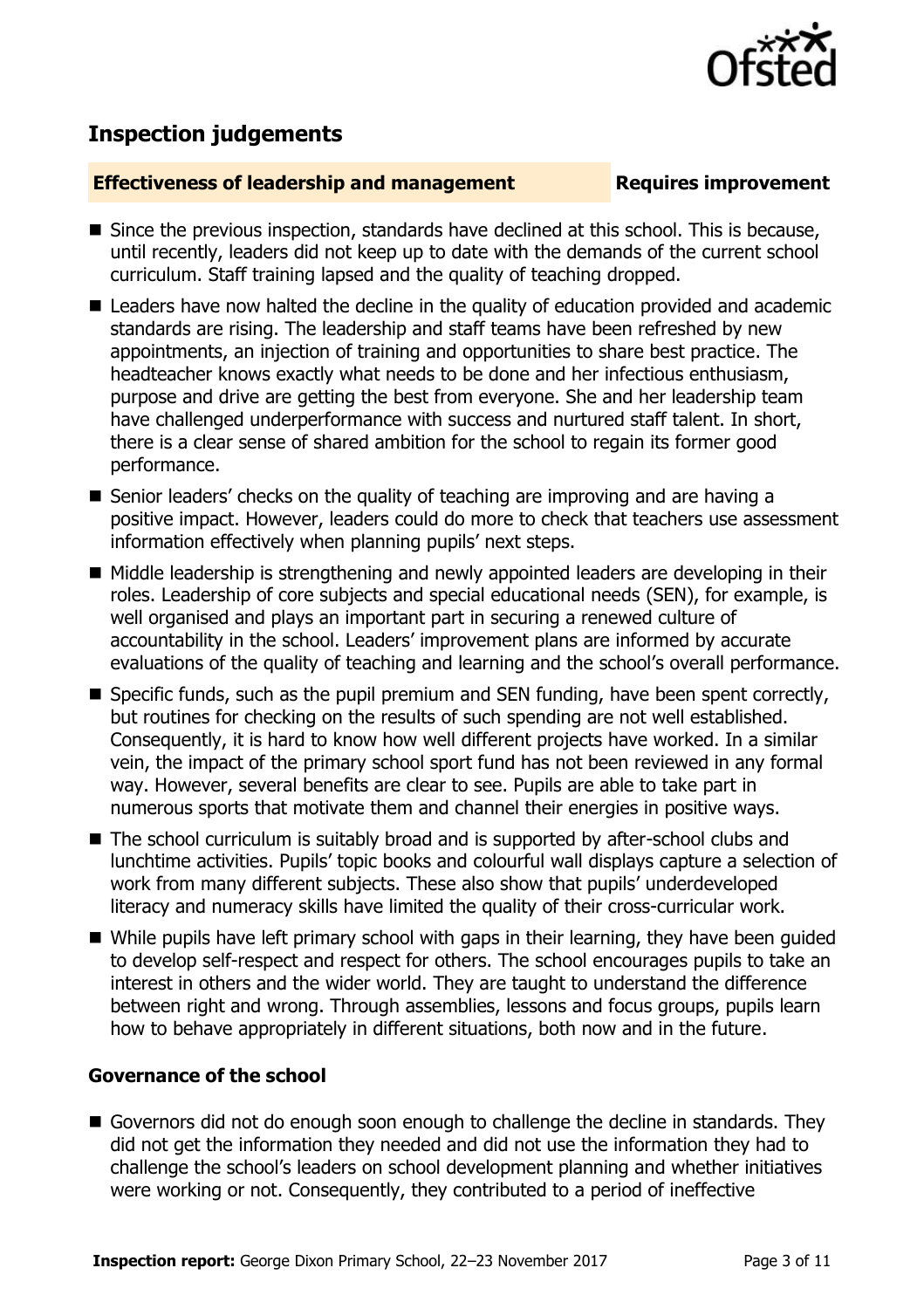

leadership.

■ Current governance is growing in its effectiveness. Governors now understand the full extent of their responsibilities and have access to reliable information that enables them to make informed decisions and plan for improvements. They have carried out a review of governors' skills and have learned from their past mistakes. Governors have sought external advice and support, and have been responsive to its findings and recommendations. They have put routines in place to check on the impact of their actions to lift standards.

## **Safeguarding**

- The arrangements for safeguarding are effective.
- Staff are aware and informed about their responsibilities with regards to pupils' safety and well-being. They know how to spot the warning signs that a pupil may be at risk of harm, and act swiftly on any concerns that arise. Staff are equally aware of the dangers of extreme views and behaviours, and liaise with different agencies in order to keep all up to date.
- The school site is well maintained and very secure. All the proper checks on staff and visitors are carried out and school documentation is completed correctly. Pupils who need medicine in school have access to it when needed and first-aid treatment is on hand when required. Parents are kept suitably informed about matters relating to health and safety.
- The school's system for monitoring internet use is highly effective. It keeps pupils safe online and allows staff to identify and follow up anything that causes concern.

### **Quality of teaching, learning and assessment Requires improvement**

- Shortcomings in the use of assessment to inform teaching have been at the heart of the school's recent drop in standards. Pupils have been kept busy but have not learned what they need to know. This has left them with gaps in their knowledge and, consequently, they have not coped well with end-of-key-stage tests.
- The current quality of teaching shows much promise. However, in some year groups, teaching is not pitched quite right for pupils' current levels of understanding or pupils do not have access to helpful resources when they need them. Furthermore, at times, pupils' mistakes or misconceptions are not picked up there and then, which leaves them confused.
- $\blacksquare$  During this inspection, for example, some key stage 1 pupils could not keep up with explanations about fractions and were not sure what to do. Further up the school, misunderstandings about ratio went unnoticed by staff for some time. In other instances, younger pupils had little to help them with their early counting and some older pupils did not readily call on reference books to help them improve their writing.
- There is, however, no doubt that teaching is improving. Across the school, teachers' subject knowledge is generally good and, in all classes, a systematic and consistent approach to assessment has been introduced. Teachers and leaders now have an accurate view of what pupils know. Increasingly, staff are making use of this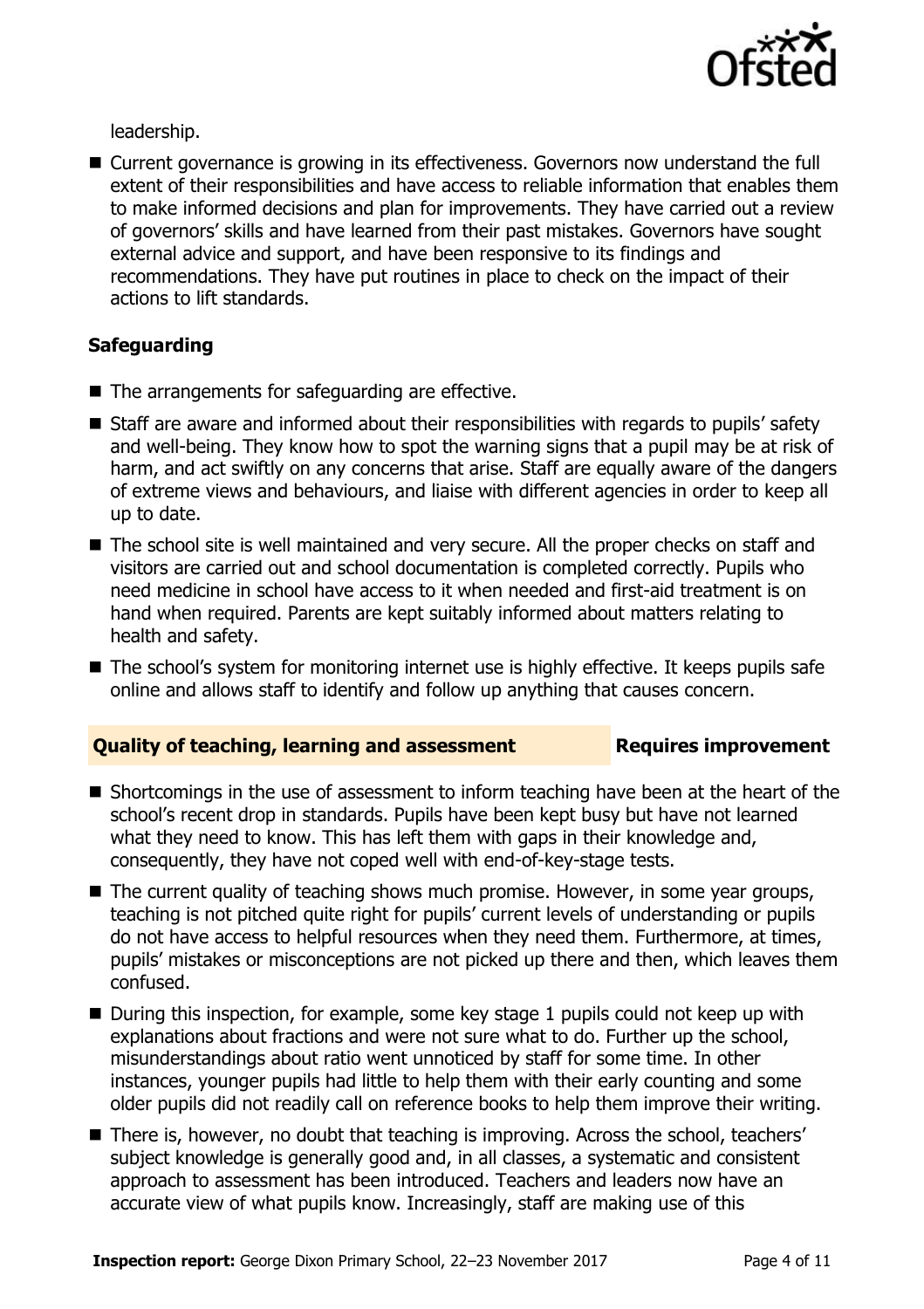

information to help pupils catch up and to push them on further.

- The most able pupils, in particular, are responding very well to the higher level of challenge now being provided. In Year 6, for example, the quality of teaching for the brightest pupils is excellent and meets their needs with almost pinpoint precision. Work in these pupils' books and observations made during this inspection found rapid progress and high standards.
- Pupils, too, say that teaching is improving. They told inspectors that work now follows on more logically from earlier work and helps them to build secure understanding. Homework is also an established routine and supports classroom learning.
- The quality of teaching across the curriculum varies. Leaders are aware of this and have been rightly focusing on improving teaching in English and mathematics. That said, the quality of teaching in sport and PE is excellent. Specialist teaching is informed, lively, upbeat and motivational. Pupils love it and it inspires them to do their best in lots of different ways.

#### **Personal development, behaviour and welfare Fig. 2.1 Requires improvement**

#### **Personal development and welfare**

- The school's work to promote pupils' personal development and welfare is good.
- Attention to pupils' welfare, well-being and mental health is a key driver of many aspects of the school's work. Specialist staff have been recruited in order to help pupils understand and manage their feelings and behaviour in positive ways. The learning mentor team organises highly constructive sessions that prompt pupils to reflect on their actions, develop empathy and build resilience so that they can cope when things upset them.
- This focus on supporting pupils to change and improve their behaviour has enriched the culture in the school. Work carried out in learning mentor sessions is followed up in class. Leaders keep in touch with how things are going and staff act as positive role models. Consequently, adults and pupils remain calm in class and lessons are rarely disrupted by poor behaviour.
- **Pupils feel safe at school and know that staff will always listen to their worries and** ideas. They are taught about bullying and what to do should it occur. They say it is uncommon and that unkind behaviour, such as name-calling, does not happen as much as it used to. Again, this is a direct consequence of the school's work to help pupils be thoughtful and considerate.

#### **Behaviour**

- The behaviour of pupils requires improvement.
- While classroom conduct is calm and orderly, some pupils can become aggressive on the playground. In the summer term 2017, for example, there were several exclusions for breaktime fighting. In the main, these were caused by tempers flaring during games of playground football. In response, the school has introduced a variety of playground activities and put extra support in place to help pupils who find it hard to control their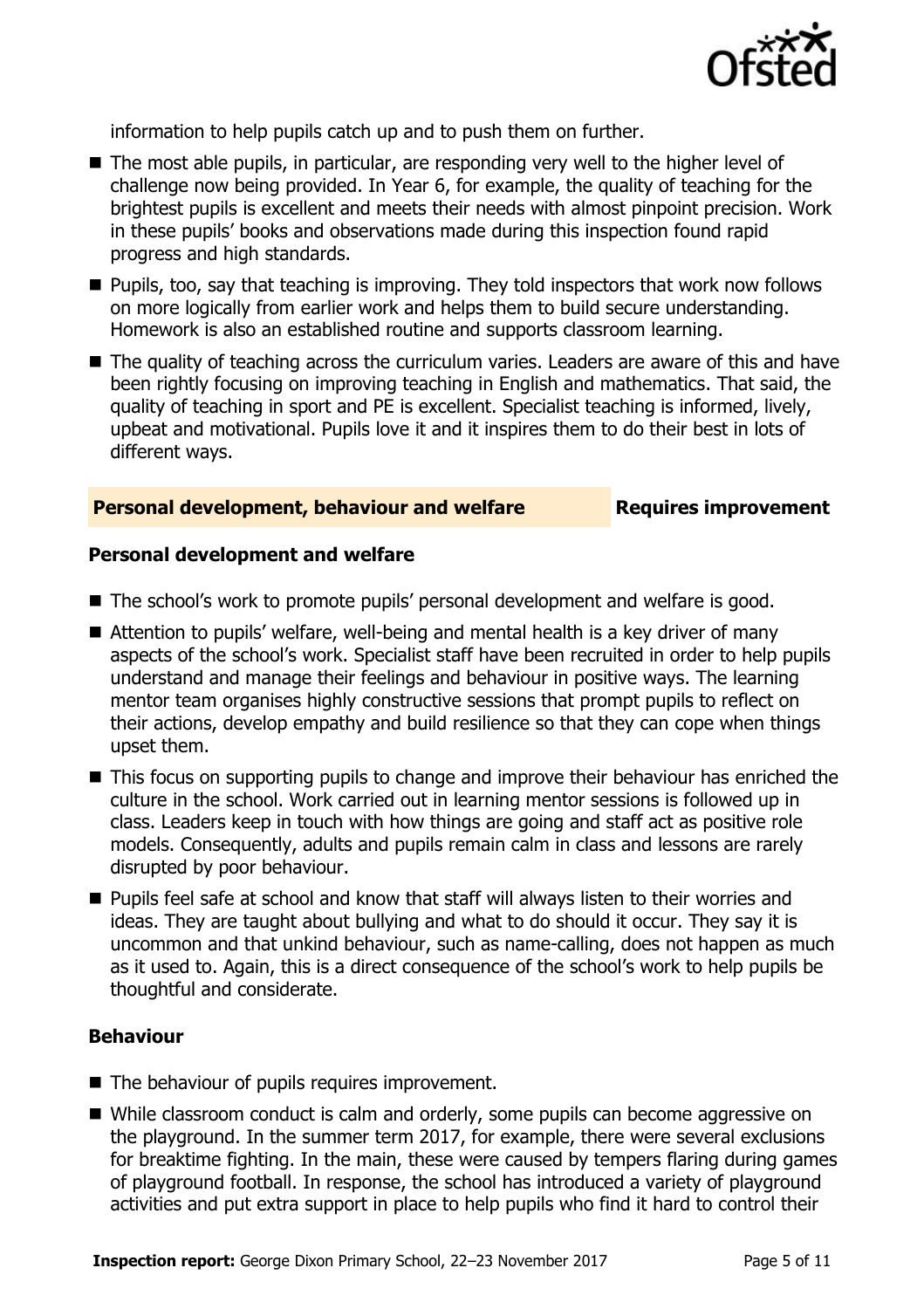

behaviour. This is paying off and there have been fewer incidents of rough behaviour this term.

- Most pupils attend regularly and on time but a few are absent too often without good cause. This means they miss lessons and fall behind in their learning. Leaders are working with families and organisations in order to check on pupils' whereabouts and offer support when appropriate. Leaders are also prepared to take firm action to challenge low attendance.
- When eating lunch, moving around the school or taking part in clubs, pupils behave well. They understand the school's rules and say these are fair and sensible. The school's values of commitment, care, courage, cooperation, consideration, courtesy and communication are known as the '7 Cs' for short and are woven through many aspects of the school's approach to behaviour management. Pupils who exemplify these qualities are rewarded each week and pupils have a say in shaping the school's conduct codes. In addition, through their work as school councillors or playground leaders, older pupils set a good example to others.

#### **Outcomes for pupils Requires improvement**

- Standards in reading, writing and mathematics at the end of Year 6 have fallen quite significantly over the past two years. Pupils who recently left the school were not properly prepared for learning at secondary school because of weaknesses in teaching and assessment. For current pupils, however, standards are on the up but pupils still have some catching up to do if they are to achieve as well as they should.
- $\blacksquare$  In the main, it has been the least-able and middle-ability pupils who have been most affected by the slip in standards. An erratic approach to teaching and learning has left them with gaps in their knowledge and understanding. This is apparent in their current work and in their ability to keep up in lessons.
- $\blacksquare$  In contrast, many of the most able pupils are doing well. At the top end of the school, for instance, at least one third of the Year 6 pupils are well ahead with their mathematics work and also produce some good-quality written work.
- Disadvantaged pupils are not doing as well as their peers nationally. However, there are no significant differences between their achievement and that of other pupils in the school. Whether disadvantaged or not, middle- and lower-ability pupils have some lost ground to make up.
- The progress of pupils who have SEN and/or disabilities presents something of a mixed picture. Some pupils with complex needs, for example, are responding very well to the school's supportive and understanding approach. Others, such as those who struggle with particular aspects of learning, are sometimes overlooked in class. Until recently, there has been a reliance on out-of-class help to support their learning which has not then been followed up in class. This is now changing and fresh leadership of SEN has a watchful eye on this.
- Many pupils speak English as an additional language. The support for these pupils is increasingly effective. During this inspection, some striking examples of excellent progress were observed. That said, the huge range of different languages spoken in the school and the high number of pupils who join the school at short notice from overseas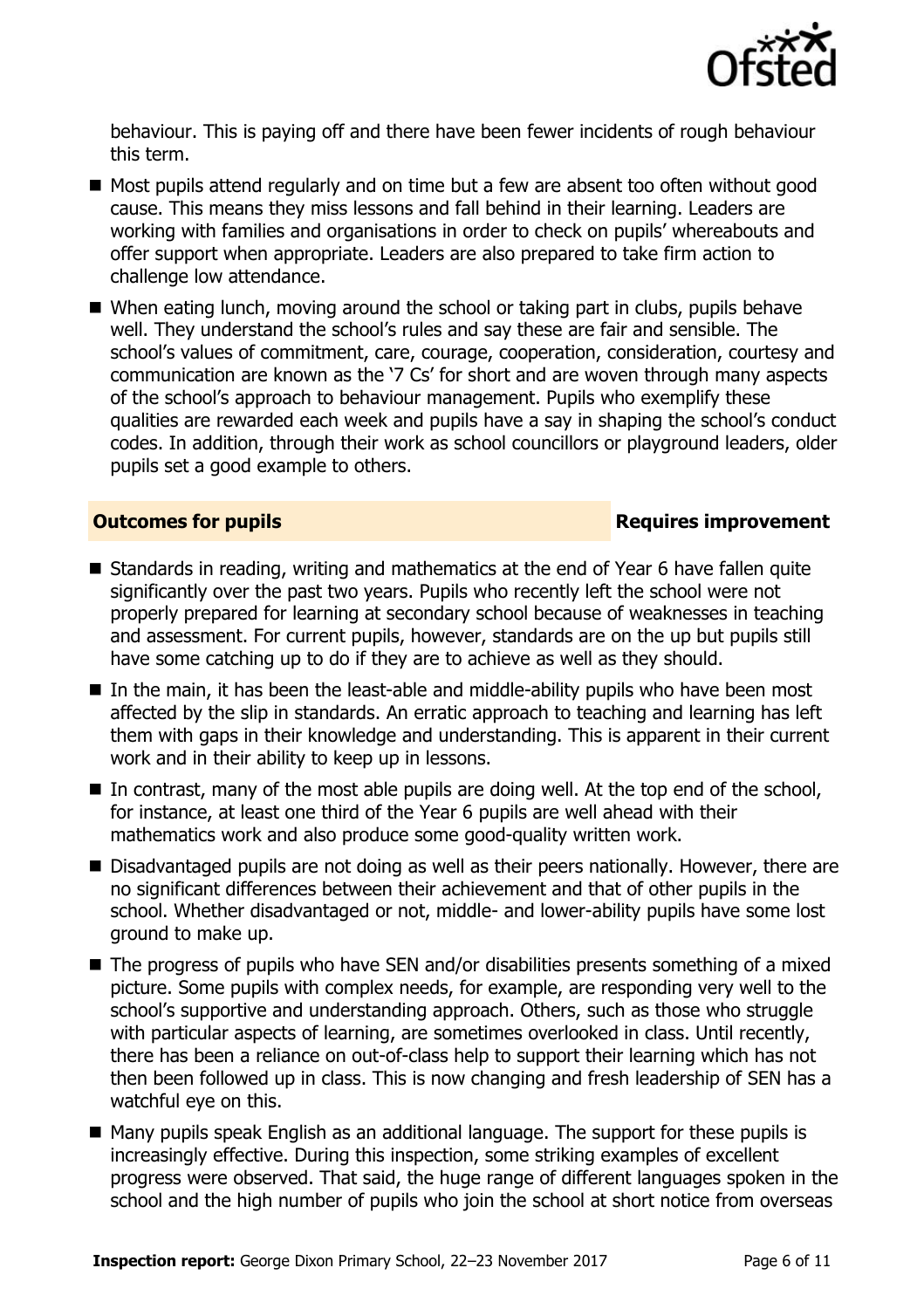

have, in the past, been used as key reasons for the decline in academic results. They are undoubtedly factors but not the whole story. Leaders now understand this and, across the school, this way of thinking is now much less common.

### **Early years provision Requires improvement**

- Most children start school with a level of knowledge and skill below that typical for their age. They go into well-organised and resourced Reception classrooms where they are kept safe and busy. Their progress in the early years varies significantly, with some children making strides forwards but others less so. Consequently, many are still behind their peers nationally when they start in Year 1.
- The quality of teaching is improving under new and effective early years leadership. Phonics teaching, for example, is brisk and enjoyable. It is supported by well-chosen resources and equips children with key skills in a sequential and effective way.
- At other times, however, children's learning is slowed because teaching does not make the most of the available resources. For example, when children were 'buying' items of fruit, a few struggled with their counting and did not have anything to help them. In addition, some activities children select themselves are more purposeful than others.
- Teachers' record-keeping is good. In both classes, there is a consistent approach and staff understand how to make accurate judgements about what children can do. An electronic tablet-based approach to gathering information about children's achievements has been introduced. This is used well by staff and allows parents to view and contribute information about their children online. Parents can also come into school to work alongside their children during special workshop events. Leaders are confident that these improvements to assessment will, in turn, improve teaching. They are equally confident that this will lead to a greater proportion of children reaching a good level of development by the end of the Reception Year.
- Adults treat children fairly and are quick to praise good behaviour. There is some boisterous behaviour from time to time, but this is usually managed well by teachers and teaching assistants.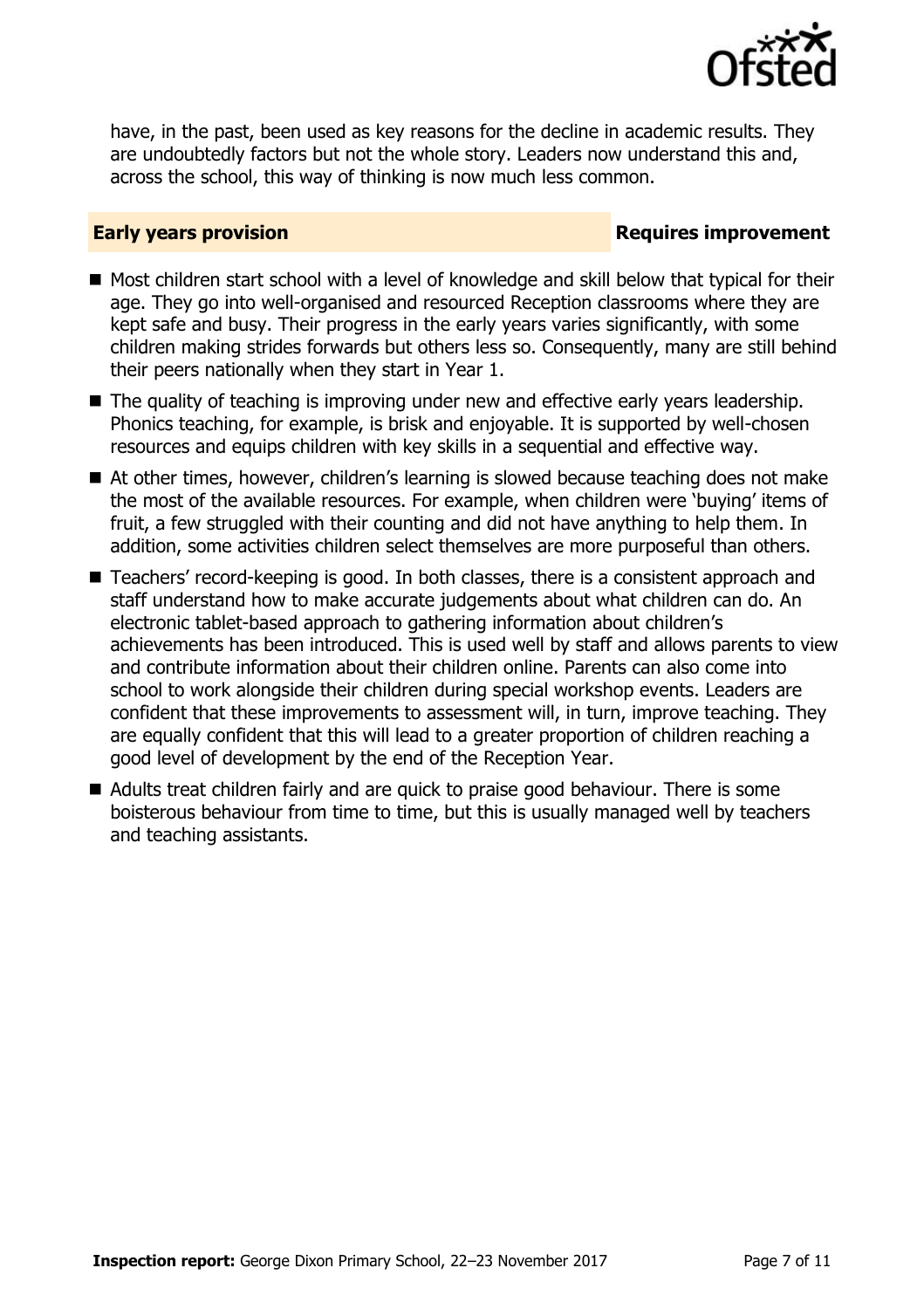

# **School details**

| Unique reference number | 103200     |
|-------------------------|------------|
| Local authority         | Birmingham |
| Inspection number       | 10041535   |

This inspection of the school was carried out under section 5 of the Education Act 2005.

| Type of school                      | Primary                                |
|-------------------------------------|----------------------------------------|
| School category                     | Maintained                             |
| Age range of pupils                 | 4 to 11                                |
| Gender of pupils                    | Mixed                                  |
| Number of pupils on the school roll | 398                                    |
| Appropriate authority               | The governing body                     |
| Chair                               | Lynda Donaldson                        |
| <b>Headteacher</b>                  | Shaela Good                            |
| Telephone number                    | 0121 675 2775                          |
| Website                             | www.georgedixonprimary.bham.sch.uk     |
| <b>Email address</b>                | enquiry@georgedixonprimary.bham.sch.uk |
| Date of previous inspection         | $11-12$ September 2012                 |

### **Information about this school**

- George Dixon Primary School is larger than the average-sized primary school.
- There is a privately run before- and after-school childcare provider on site. This is subject to a separate inspection at a different time.
- The proportion of disadvantaged pupils at the school is above the national average.
- The proportion of pupils who speak English as an additional language is well above the national average. More than 40 different languages are spoken in the school.
- The proportion of pupils who have SEN and/or disabilities is above the national average.
- The school does not meet requirements on the publication of information about SEN, phonics, the use of the pupil premium and the primary school sport funding on its website.
- In 2016, the school met the government's floor standards, which set out the minimum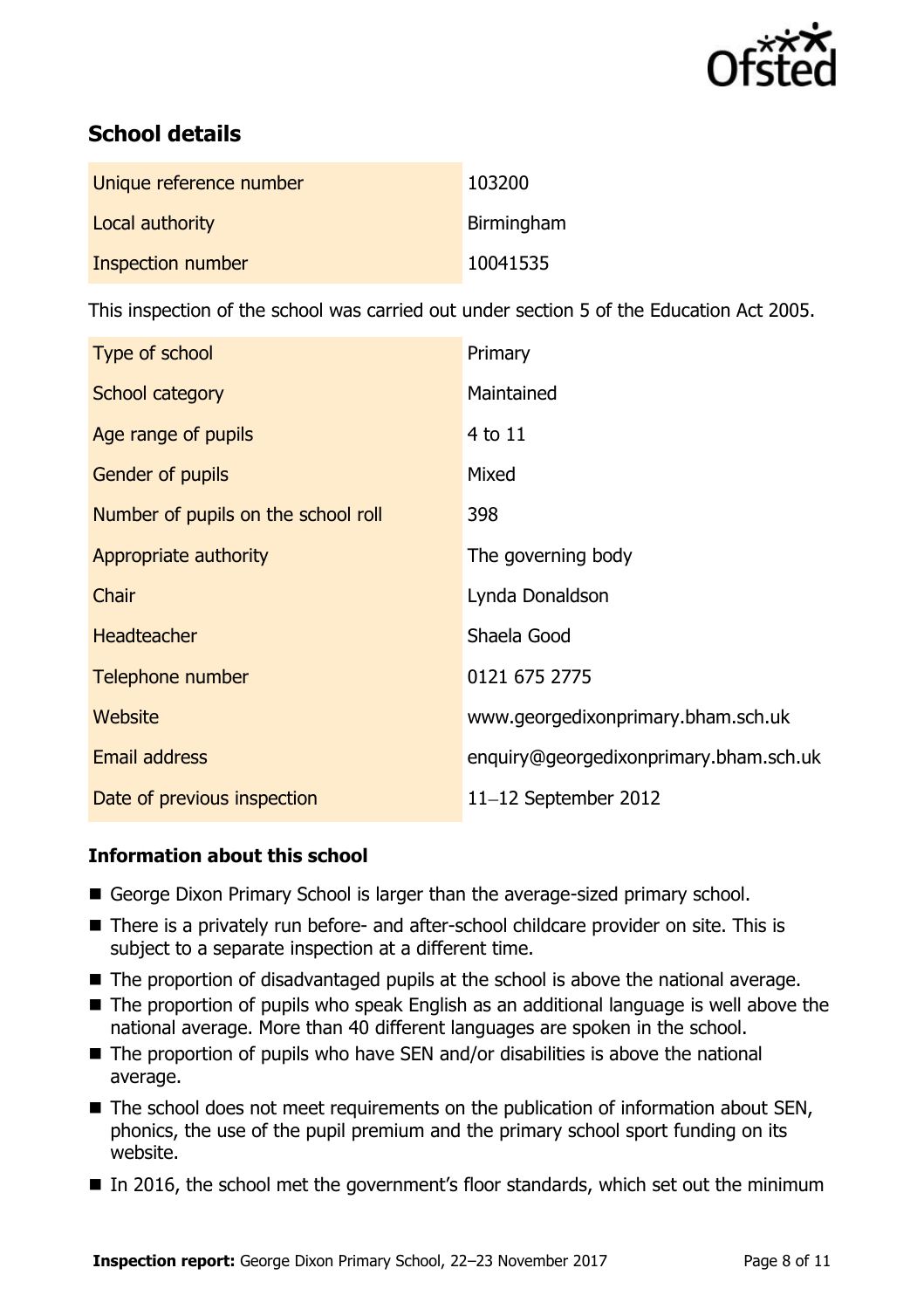

expectations for pupils' progress and attainment by the end of Year 6.

Since the previous inspection, the entire senior leadership team has changed.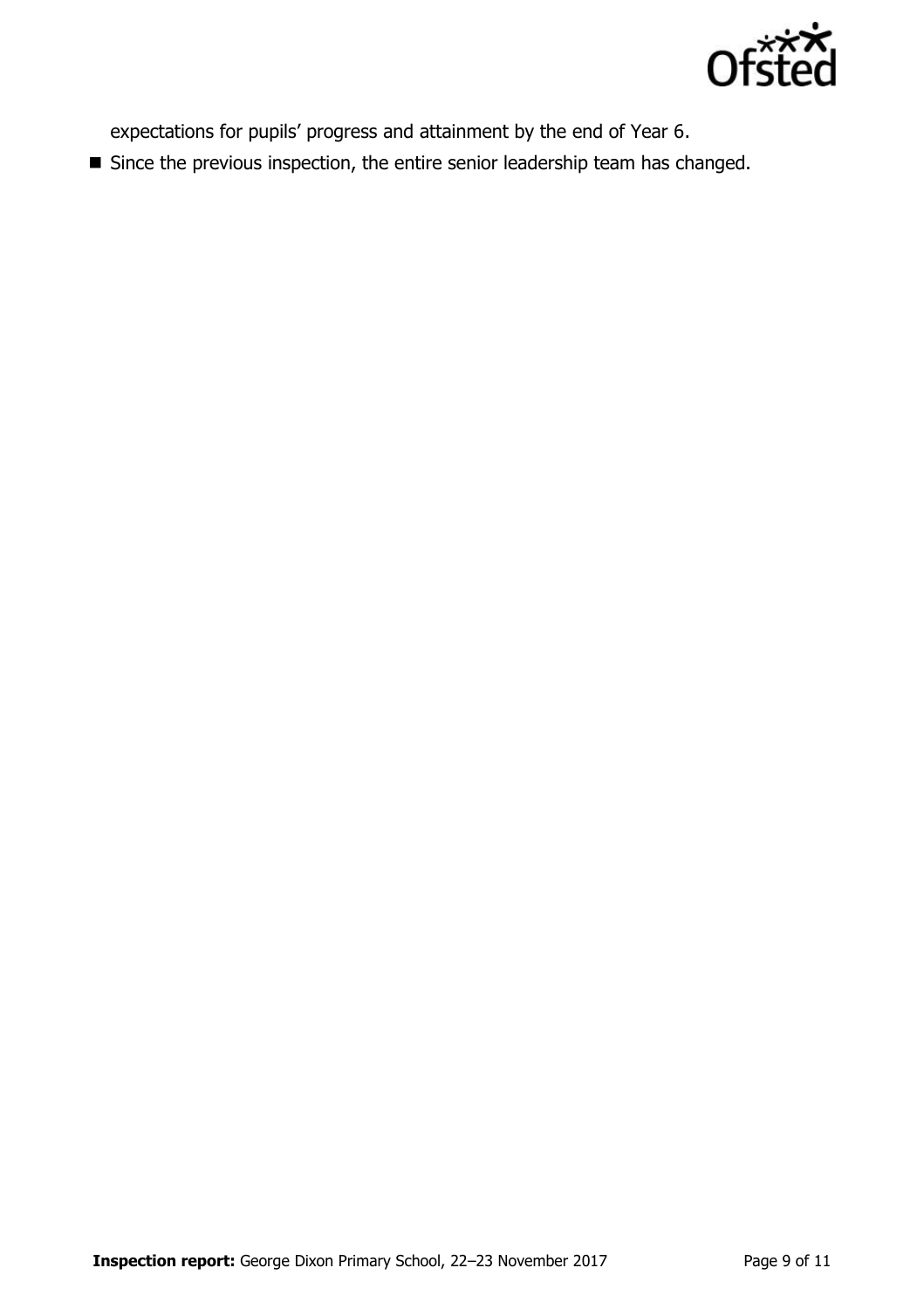

# **Information about this inspection**

- Inspectors observed teaching and learning in all year groups. The inspectors also examined pupils' work in books and considered school test and assessment information.
- Inspectors observed pupils' behaviour and the school's behaviour management procedures at the beginning and end of the school day, at lunch and breaktimes, and when pupils were moving about the school site. Inspectors also saw pupils taking part in PE lessons and watched a whole-school assembly.
- Meetings were held with pupils, staff, school leaders, governors and a local authority representative. The lead inspector had a phone conversation with an educational consultant who is working with the school.
- By the end of the inspection, there were 33 recent responses to Ofsted's online questionnaire, Parent View, and 20 free-text responses. There were 32 responses to the pupil questionnaire and 18 responses to the staff questionnaire. Inspectors took account of these responses. In addition, inspectors spoke with parents at the beginning of the school day and looked at the school's most recent survey of parents' views.
- A number of school documents were examined. These included information about pupils' achievement, evaluations of the school's performance and several policy statements. Records relating to governance, staff performance management, training, the quality of teaching, SEN, the early years, external support, behaviour, admissions, attendance, safety and safeguarding were also scrutinised. The school's website was checked.

#### **Inspection team**

| Martin Pye, lead inspector | Her Majesty's Inspector |
|----------------------------|-------------------------|
| <b>Chris Bandfield</b>     | Ofsted Inspector        |
| Juliette Westwood          | <b>Ofsted Inspector</b> |